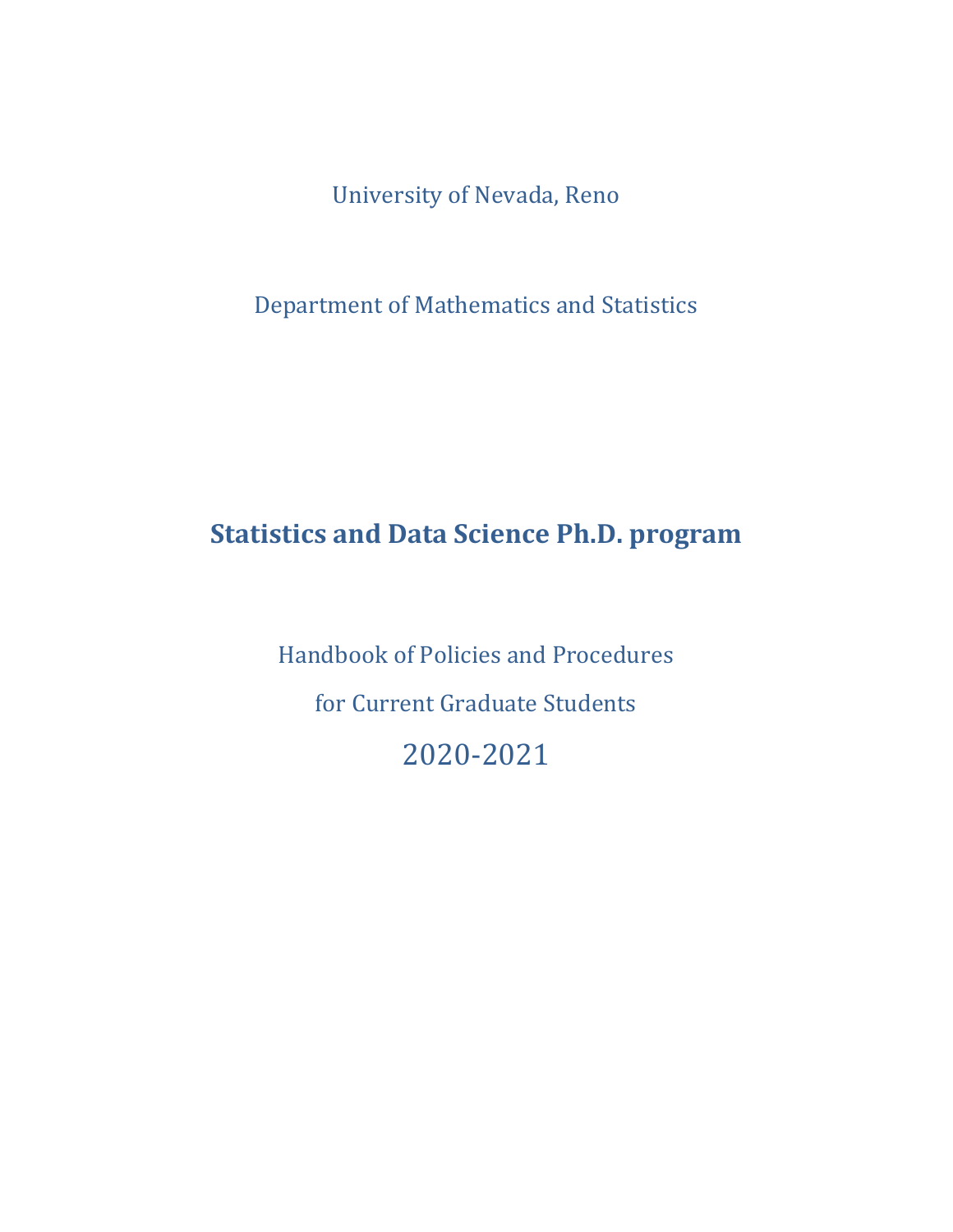The Ph.D. Program in *Statistics and Data Science* at the University of Nevada Reno is offered by the Department of Mathematics & Statistics (DMS). The Department is home of a dynamic group of about 25 graduate faculty with diverse interests and expertise in Probability and Statistics as well as Pure and Applied Mathematics.

Faculty of the DMS are engaged in cutting edge interdisciplinary research and collaborate with other researchers both locally and at multiple institutions throughout the US and internationally. Graduate students can be part of these exciting activities. UNR and the Reno business community provide ample opportunities for internships, research collaborations, and consulting.

Teaching and research assistantships, as well as department and university-wide scholarships, are often available for qualified students. A limited number of competitive stipends that include tuition waiver and a subsidized medical plan are available for students in good academic standing. Students will also have opportunities to apply for external funding, and to participate in grant writing workshops to improve the effectiveness of their application materials.

Located where the Sierra Nevada meets the Great Basin, the University is 45 minutes' drive away from Lake Tahoe, and relatively close to San Francisco Bay Area and the Napa-Sonoma Wine Country. Reno offers an excellent living environment, short commutes, a growing arts community, and an increasingly cosmopolitan flavor. Join us!

# **Apply at<https://www.unr.edu/grad/admissions>**

Department of Mathematics and Statistics University of Nevada Reno n 1664 North Virginia Street, Reno, NV 89557 Web**:** <http://www.unr.edu/math> E-mail**:** math@unr.edu Phone**:** (775) 784-6773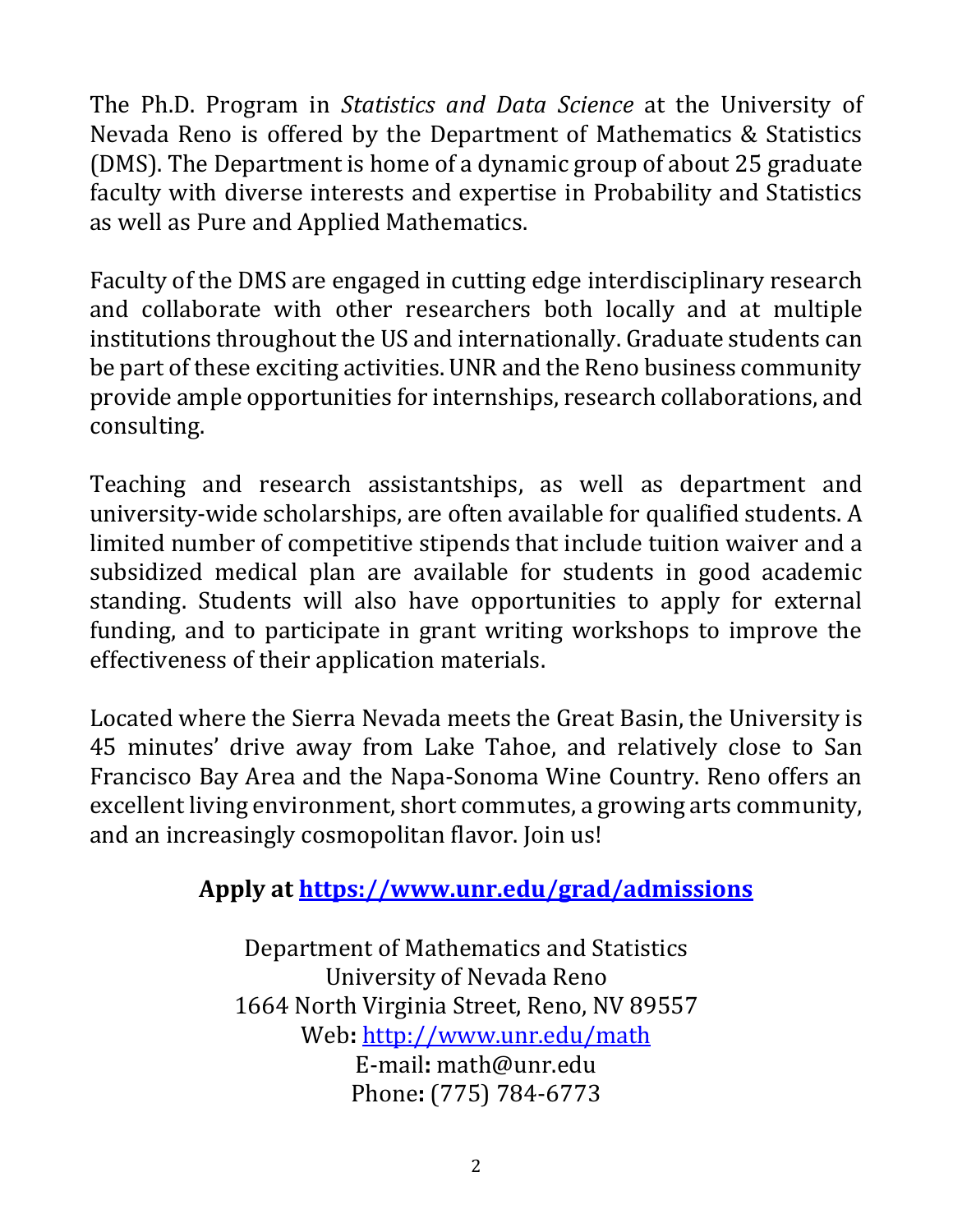# **Program Description**

The Ph.D. program in Statistics and Data Science is designed to provide training in fundamental methods and concepts of modern Statistics focused on extracting knowledge from data. The program emphasizes interdisciplinary collaborative research. The program builds research and computational skills that will position students to be competitive in pursuing careers in academic, government, and business environments.

### Student Learning Outcomes

- Develop the advanced theoretical and computational skills necessary to solve applied problems involving data.
- Attain a deep understanding of the theory of statistics and data science sufficient to critically evaluate research done by others.
- Demonstrate the ability to do independent research and to communicate the results of this research, both orally and in writing.
- Acquire breadth of knowledge and the skills necessary to successfully collaborate or consult in a professional setting.

### Questions about the Program

Mihye Ahn, Associate Professor Director, Graduate Program in Statistics and Data Science Department of Mathematics and Statistics University of Nevada, Reno, NV 89557 E-mail[: mahn@unr.edu](mailto:mahn@unr.edu) Phone: 775-682-7177

### **Application Process**

### Application Requirements

Completion of a bachelor's degree in statistical or mathematical sciences or a related area is required prior to enrollment in the doctoral program.

### Required Documents

- Undergraduate/Graduate Transcripts from previous institutions
- GRE General Test
- TOEFL/IELTS (only required for international students)
- Three (3) letters of recommendation
- Statement of Purpose
- Resume/CV
- Do you request financial support? A graduate support in a form of TA-ship (20h/week) is offered on a competitive basis to graduate students in good academic standing.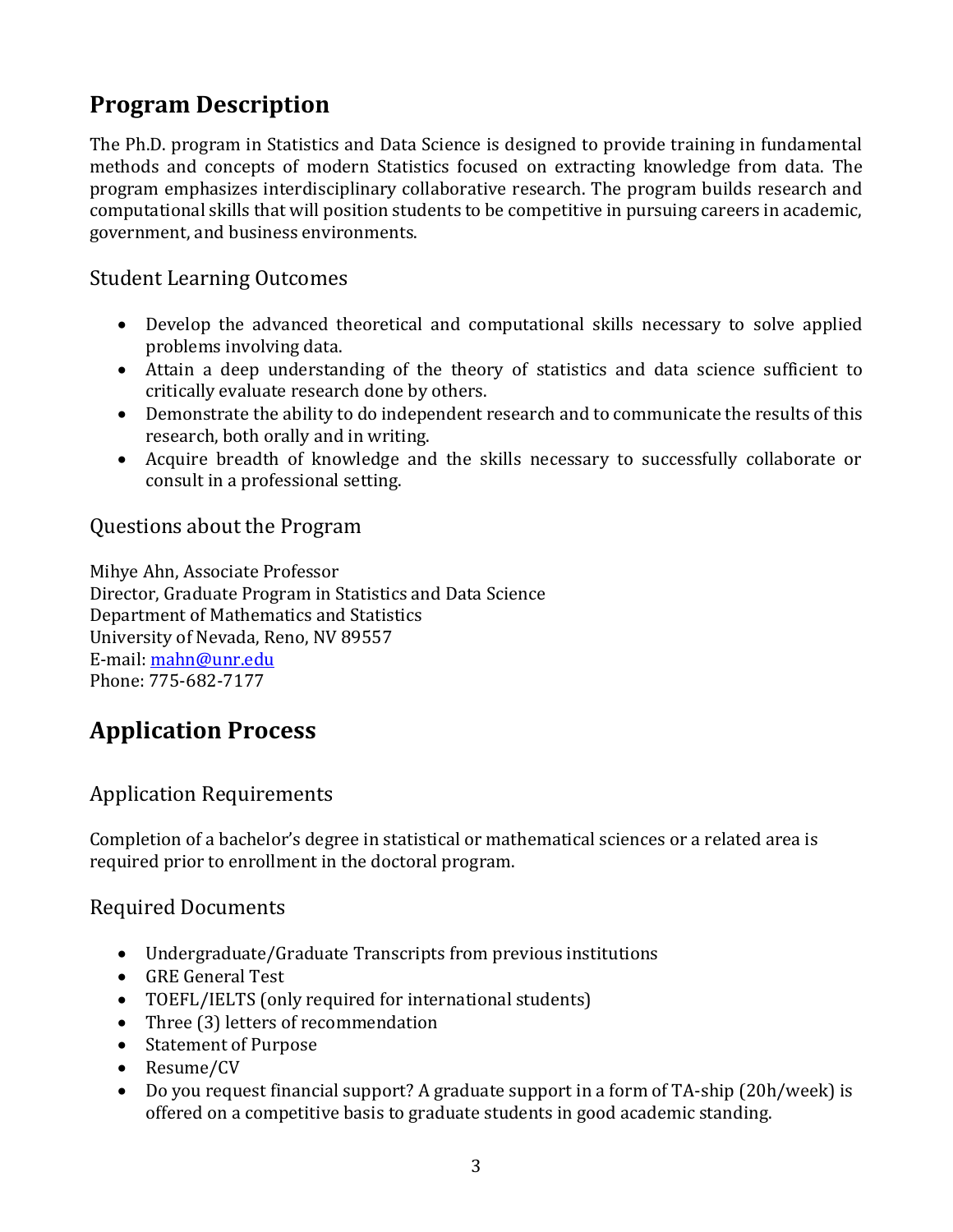### Recommended Documents

GRE Mathematics Subject Test

### Application Target Dates

Feb 1 (priority deadline- best to apply) & March 1 for Fall admission, Oct 1 (priority deadlinebest to apply) & Nov 1 for Spring admission. We accept applications throughout the year, however the admission and funding decisions for the main cohorts of students are made after the given target dates. We start decision process on funding after the priority deadlines.

### Web Links

You should apply at UNR Graduate School web site: <https://www.unr.edu/grad/admissions/how-to-apply> All applicants must meet the University requirements: <http://www.unr.edu/grad/admissions>

## **Degree Requirements**

### Course Work

Candidates for the Doctor of Philosophy degree must satisfy all general requirements of the Graduate School. The following requirements must be met prior to degree granting:

- Minimum of 72 graduate credits
- Minimum of 48 graduate credits of course work
- Minimum of 30 credits of 700-level graduate credits (not counting dissertation)
- Minimum of 24 dissertation credits
- Maximum of 24 graduate credits (including maximum of 18 700-level graduate credits) from a completed master's degree program or previous post-baccalaureate work may be applied to the program, per Graduate Director approval
- All requirements, excluding prerequisite graduate courses, must be completed within 8 years immediately preceding the granting of the degree

### Required Courses

The following courses or their equivalents must be satisfactorily completed for the doctoral degree in Statistics and Data Science:

- MATH 713 Abstract and Real Analysis (3 units)
- STAT 705 Probability Theory (3 units)
- STAT 706 Probability and Measure (3 units)
- STAT 725 Mathematical Statistics I (3 units)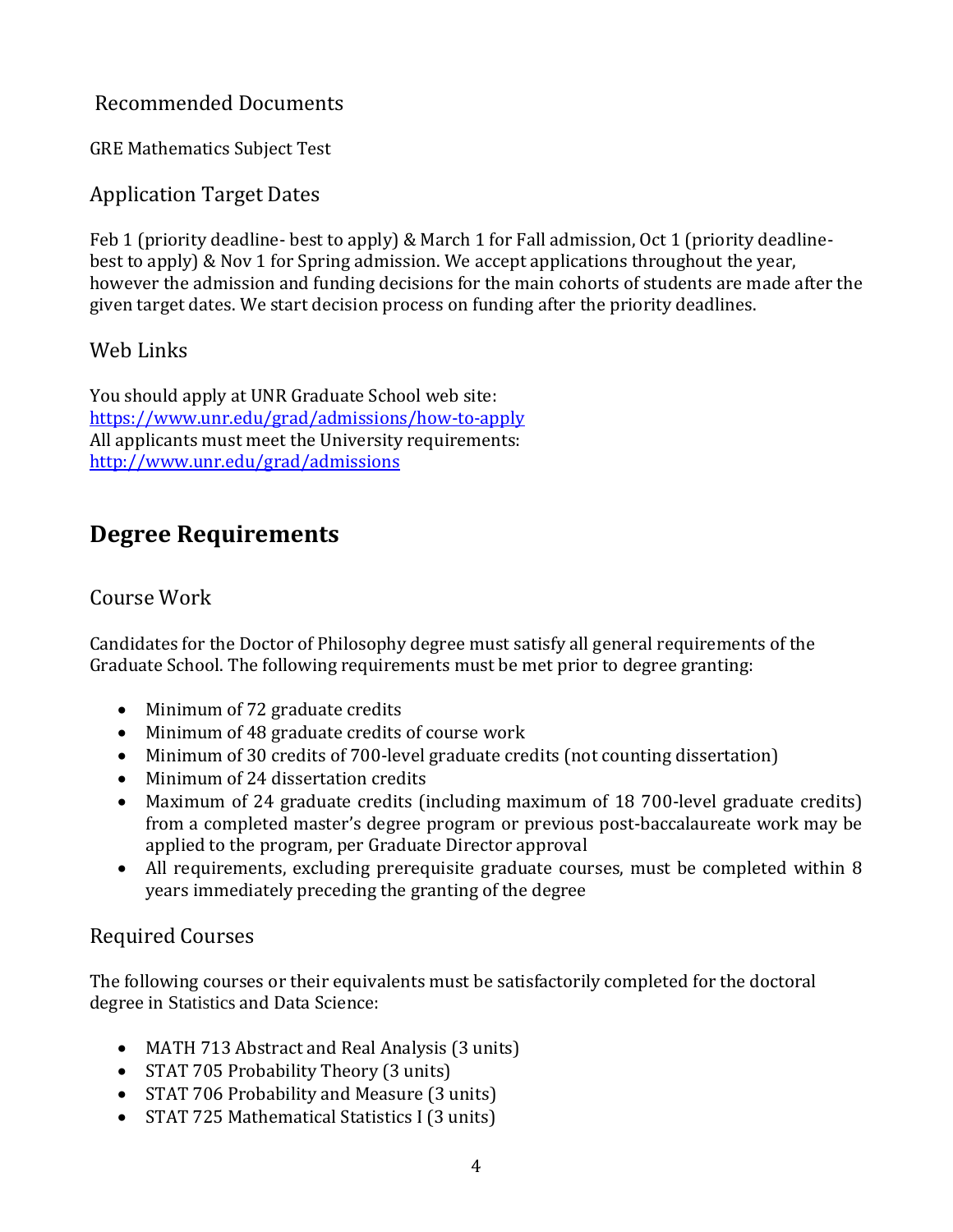- STAT 726 Mathematical Statistics II (3 units)
- STAT 735 Linear Models I (3 units)
- STAT 736 Linear Models II (3 units) (pending)
- STAT 745 Statistical Computing (3 units)
- STAT 753 Stochastic Models and Simulations (3 units)
- STAT 755 Multivariate Data Analysis (3 units)
- STAT 756 Survival Analysis (3 units)
- STAT 758 Time Series Analysis (3 units)
- STAT 760 Statistical Learning (3 units)
- STAT 799 Dissertation (minimum of 24 units)
- Approved 600/700-level electives, based on research interests (9 units)

#### Electives

Electives will be approved by the student's Graduate Advisory Committee. Appropriate courses outside the Department of Mathematics and Statistics may be approved, depending on the student's research interests. Example electives in the Department of Mathematics and Statistics:

- STAT 653 Categorical Data Analysis
- STAT 775 Advanced Topics in Statistics
- MATH 630 Linear Algebra II
- MATH 640 Topology
- MATH 659 Topics in Probability
- MATH 666 Numerical Methods I
- MATH 667 Numerical Methods II
- MATH 714 Real Analysis II
- MATH 794 Research in Mathematical Sciences

Example electives in other departments:

- ATMS 745 Atmospheric Turbulence
- ATMS 746 Atmospheric Modeling
- BCH 706 Functional Genomics
- BCH 707 Protein Structure and Function
- BCH 709 Bioinformatics
- BIOL 604 Population Genetics
- CS 615 Parallel Computing
- CS 657 Database Management Systems
- CS 677 Analysis of Algorithms
- EE 782 Random Signal Analysis and Estimation Theory
- PHY 732 Statistical Mechanics

The department is in the process of developing other classes in Mathematics and Statistics that can be used as electives.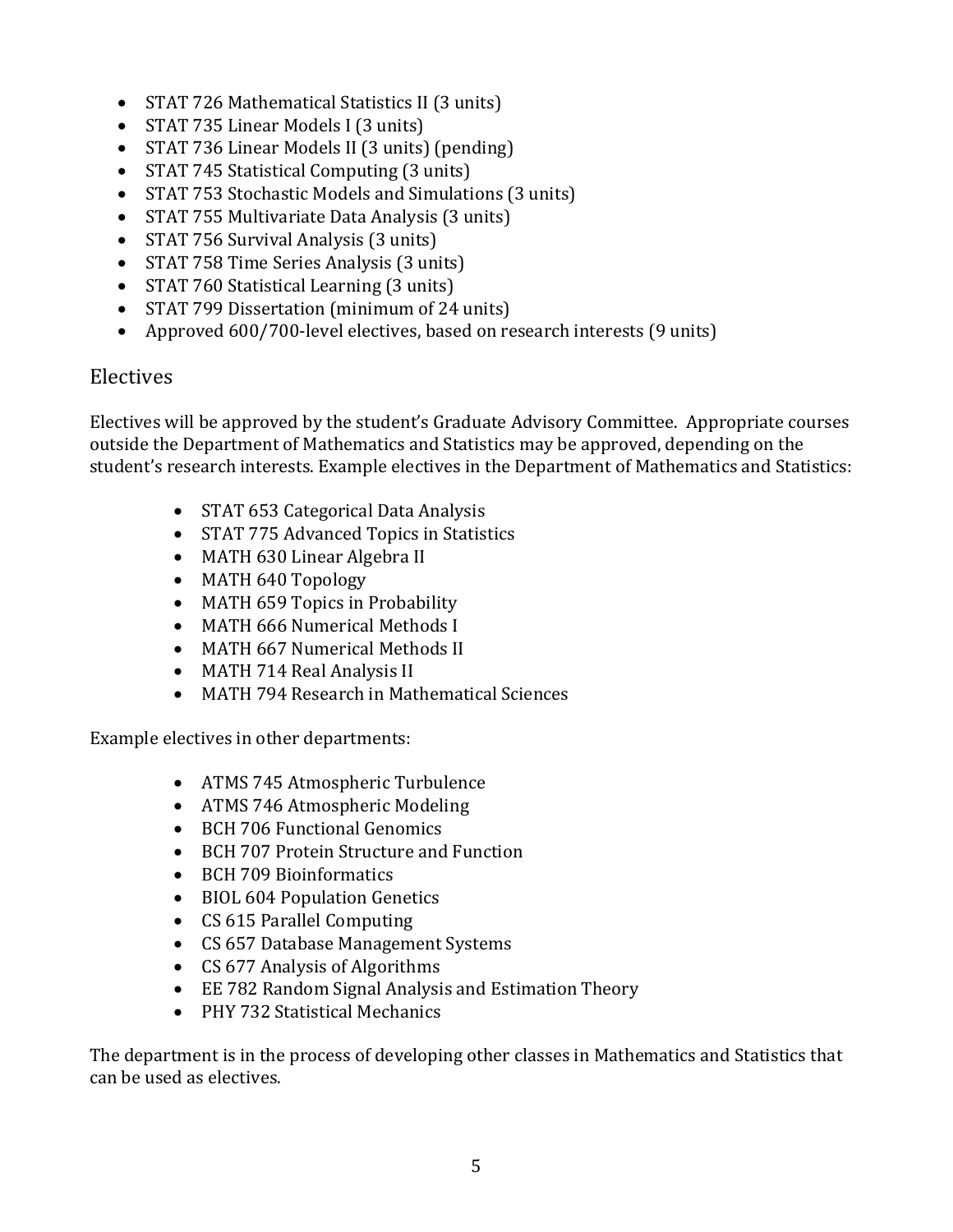### Qualifying Exams

After the first year, and by the end of the third year, every student must pass one written qualifying exam in the theory of Mathematical Statistics (STAT 725/726), and a written qualifying exam in one of the following areas: Qualifying Exam in Probability (STAT 705/706) or Qualifying Exam in Applied Statistics (STAT 735/736). A student will be allowed a maximum of 2 attempts at each of the exams in the first 3 years of the Ph.D. program.

Each exam can be passed at M.S. level (low pass) or Ph.D. level (high pass). To proceed with the Ph.D. program both exams must be passed at the Ph.D. level. If at least one exam is passed at the M.S. level, the student, if the academic record warrants it and the Graduate Committee approves of it, will end her/his program with an M.S. degree in Statistics and Data Science.

#### M.S. degree along the way to Ph.D.

Students in the Ph.D. program in Statistics and Data Science may earn an M.S. degree in Mathematics with an emphasis in Statistics along the way to Ph.D., by satisfying the current M.S. degree requirements. Students qualify in the semester in which all degree requirements for the M.S. have been met. Students should apply to graduation using the paperwork required for an M.S. degree and a memo from the Statistics Graduate Program Director.

A maximum of 24 credits (including maximum of 18 700-level courses) used for the master's degree can be applied to a Ph.D. degree, upon approval of the Program Director. The M.S. thesis credits used for an M.S. degree cannot be applied toward a Ph.D. degree. At the same time, the M.S. thesis credits can be counted as Ph.D. dissertation credits (upon Graduate Committee approval) if they have not been used for an M.S. degree.

A maximum of 9 graduate credits earned outside of the program can be applied towards a M.S. Mathematics degree; these credits can be further applied to a Ph.D. degree as part of 24 credits transferred from M.S. to Ph.D. degree (in other words, up to 24 credits can be double-counted, and up to 9 credits can be triple-counted).

Check the Graduate School web site<https://www.unr.edu/grad> for current credit transfer policies.

### Admittance to Ph.D. Candidacy

To be admitted into Ph.D. Candidacy, after successfully completing the first 2-3 years of coursework and passing written qualifying exams, a student must pass an oral exam in the area of specialty. Students will be expected to complete their oral exam by the end of their third year.

The exam is directed by the student's Graduate Advisory Committee. A student is expected to submit a written dissertation proposal to the Graduate Advisory Committee prior to exam. The purpose of the exam is two-fold, serving both as a subject-specific oral exam and defense of a dissertation proposal. It provides students an opportunity to formulate a clear plan for their dissertation research, and to strengthen their background following their written exams and in preparation for conducting their own dissertation research.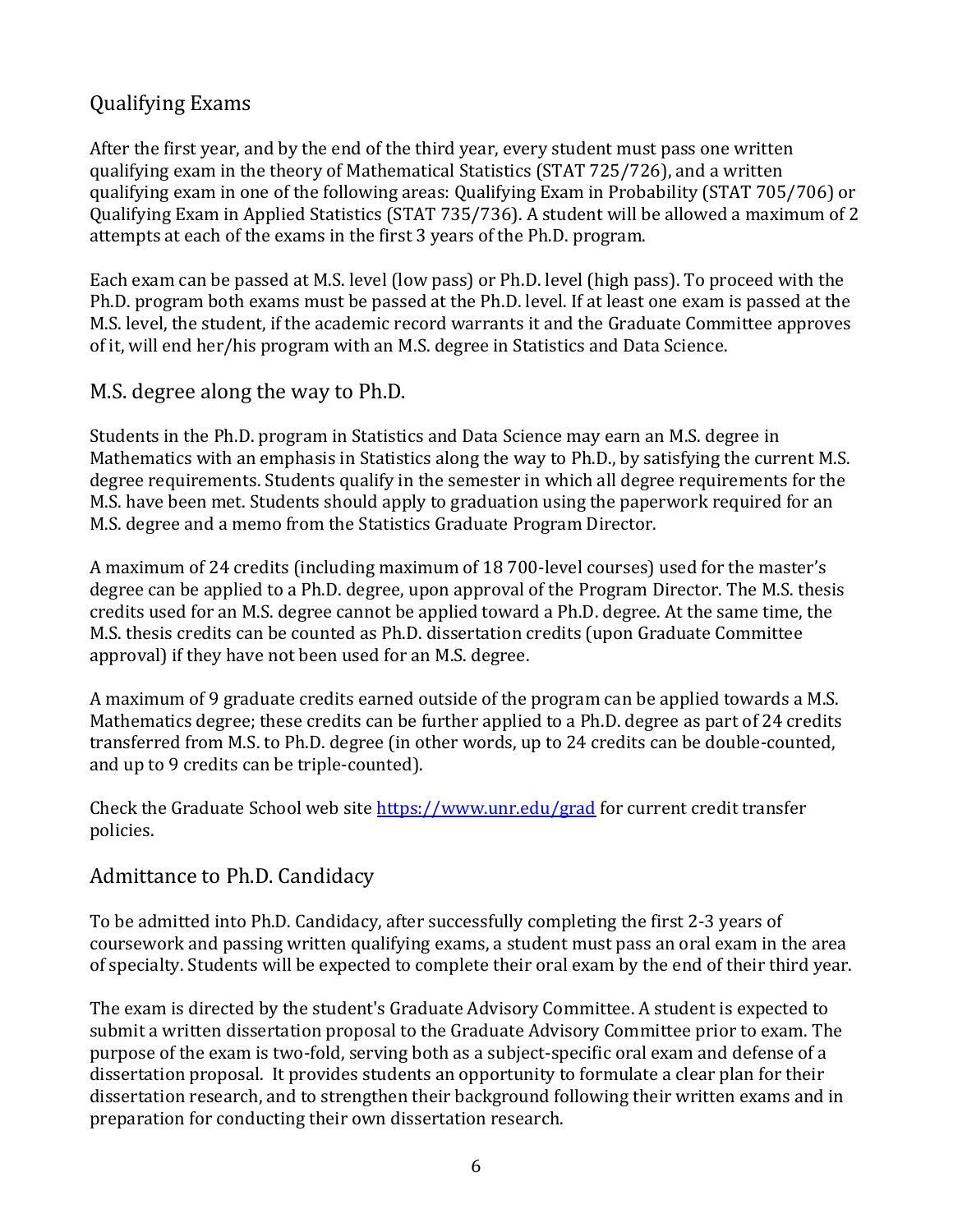### Ph.D. Dissertation

A student will prepare a Ph.D. dissertation supervised by a graduate faculty member in the Mathematics and Statistics department and approved by the student's Graduate Advisory Committee, followed by a public oral presentation. The dissertation is then submitted for the Graduate School and institutional approval.

## **Graduate School Academic Requirements**

### Cumulative GPA

All graduate students must maintain a cumulative graduate GPA of 3.0. If their GPA drops below 3.0, they are placed on probation or dismissed. Undergraduate courses do not count towards graduate GPA.

#### Probation

Students whose cumulative graduate GPA is 0.1 to 0.6 points below that needed for a 3.0 GPA are put on probation. Students are placed on academic probation for one semester. If they fail to raise their cumulative GPA to 3.0 by the end of one semester, they are dismissed from their graduate program. Thesis, dissertation, S/U graded credits, and transfer credits have no impact on a student's GPA.

Dismissal: students whose cumulative graduate GPA is 0.7 or more grade points below that needed for a 3.0 GPA are dismissed. Dismissed students are no longer in a graduate program but may take graduate-level courses as a Grad Special. Students wishing to complete their degree must obtain approval to take graduate-level courses, raise their graduate GPA to at least 3.0 and then re-apply to a graduate program. Any courses taken to raise their GPA will be included in the graduate special/ transfer credit limitation (9 credits for master's degrees).

### Transfer Credits

These are credits transferred from another institution. Credits completed at UNR in another program or as a graduate special do not need to be transferred. Transfer credit is requested on the Graduate Credit Transfer Evaluation Request form available on the Graduate School website: <https://www.unr.edu/grad/student-resources/forms>

The form must be signed by the student, major advisor, and graduate director. Transfer credits applied to the M.S. program must comply with the time limitation on work (6 years). Thus, if a student took a course five years prior to admission, they would have to complete the degree within one year for the course to apply to the degree. Credits from a completed master's degree will be exempt from the 8-year time limitation for those students earning a doctoral degree.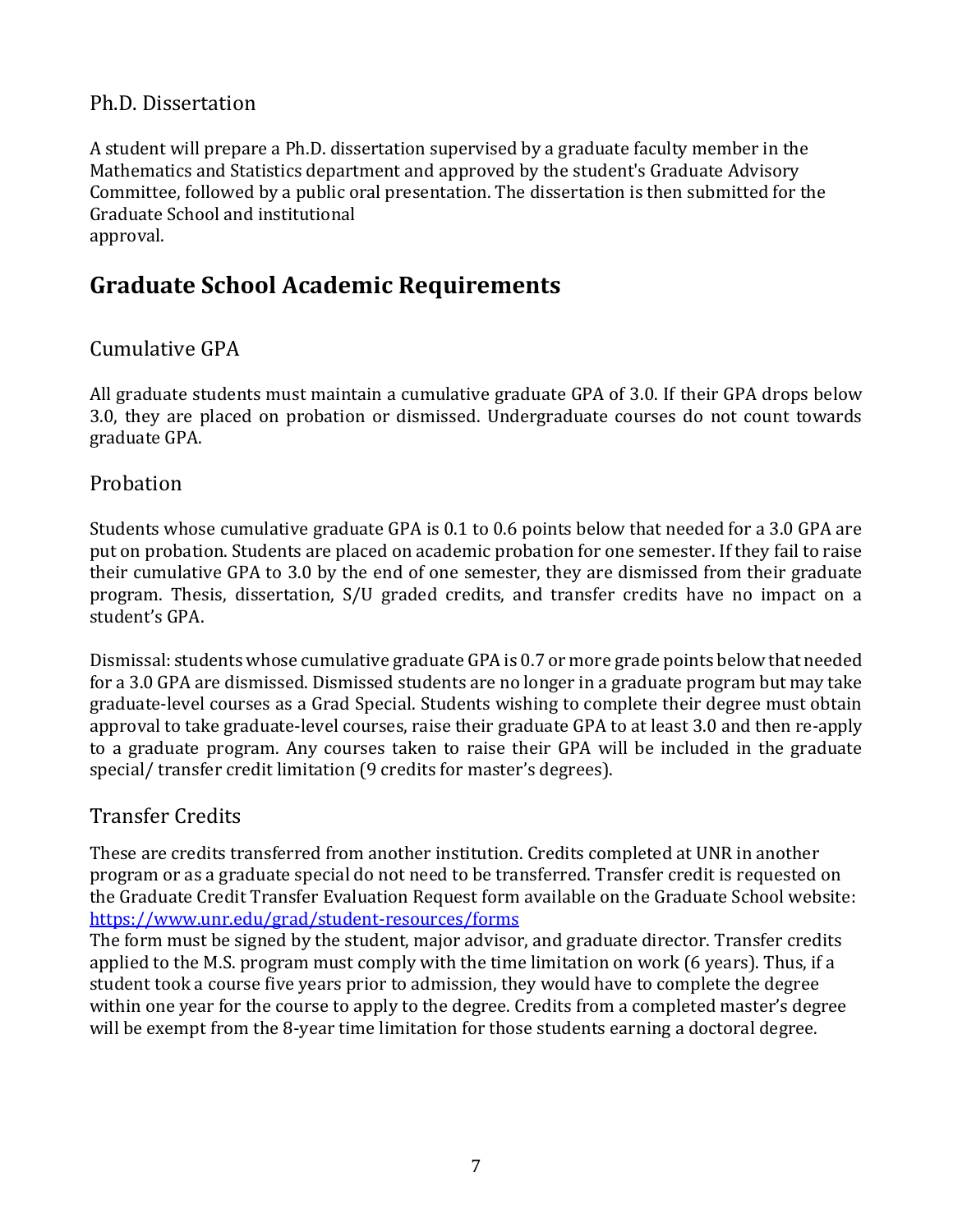# **Timeline for Degree Completion**

### Recommended timeline

- Take 9 graduate credits per semester
- Between second and sixth semesters:Complete written qualifying exams in the theory of Mathematical Statistics and one of the following: Probability or Applied Statistics.
- Second year (third and fourth semesters): Meet with faculty to select potential adviser and make a preliminary selection of the dissertation topic.
- Beginning of the fourth semester: Secure Graduate Advisory Committee.
- Fifth semester: Complete Ph.D. Program of Study form, confirm with adviser, and secure committee signatures. Start working on the dissertation with adviser.
- By the end of the sixth semester: Complete oral exam in the area of specialty.
- Seventh semester: Have a dissertation draft (first chapter is ready, there is a clear plan for the other chapters).
- Eighth semester: Complete dissertation draft, discuss with committee, finalize dissertation according to committee recommendations, present the dissertation.

### Forms with deadlines required to be submitted to the Graduate School

- Declaration of Advisor/Major Advisor/Committee Chair For master's students, completed form must be submitted to Graduate School by the end of the student's second semester. For doctoral students, completed form must be submitted to Graduate School by the end of the student's third semester
- Program of Study For master's students, completed form must be submitted to Graduate School by the end of the student's third semester. For doctoral students, completed form must be submitted to Graduate School by the end of the student's fourth semester
- (Doctoral Programs only) Doctoral Degree Admission to Candidacy For doctoral students who completed all requirements except for the dissertation
- Graduation Application Must be submitted to the graduate school several weeks in advance. Check website for exact dates
- Notice of Completion Completed form should be submitted after all requirements have been met
- Exit Survey

You can find an updated list of forms and requirements here: <https://www.unr.edu/grad/student-resources/forms>

# **Committee Selection Guidelines**

Each student must secure a Ph.D. dissertation committee. The role of the committee is to advise the student during his/her Ph.D. program career on matters including class selection and sequencing, research work, specialty exam, dissertation preparation and defense. The students are encouraged to form their committee as early as possible, but not later than the end of their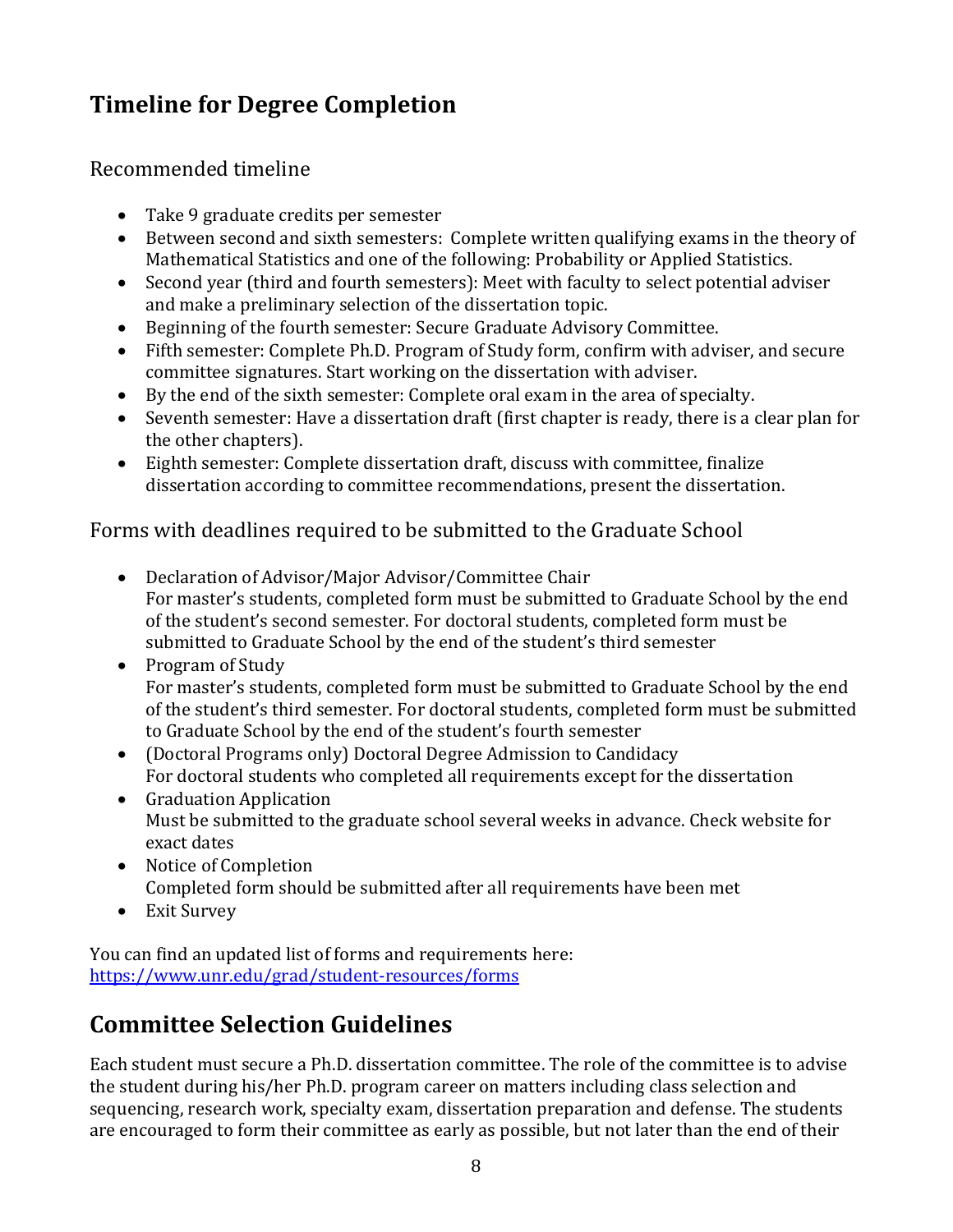fourth semester. The Graduate School requires each student to form the committee by the end of their fourth semester.

The committee must consist of a minimum of five graduate faculty members; the advisor (who will chair the committee), at least two faculty members from the student's major department/program, at least one faculty member from another department in a field related to the student's major, and at least one Graduate School representative. Formal approval of committee is made by the Graduate Dean.

## **Dissertation Requirements**

Each student must prepare a Ph.D. Dissertation guided by his/her advisor. The advisor must be selected from the graduate faculty members of the Department of Mathematics and Statistics. The details of dissertation preparation and presentation should be discussed with adviser. Graduate School forms and resources related to and dissertations:

Thesis and Dissertation Filing Guidelines <https://www.unr.edu/grad/student-resources/filing-guidelines> Ph.D. Thesis Title Form <https://www.unr.edu/grad/student-resources/filing-guidelines/title-form>

Once all requirements have been met, students need to submit a Final Review Approval (sign-off from the committee chair) and Notice of Completion form in order to graduate. They can be found at<https://www.unr.edu/grad/student-resources/forms>

# **Graduate Assistantships**

Teaching Assistantships award a competitive stipend for the academic year plus a tuition and fee waiver and a subsidized medical plan. Teaching assistants will be expected to perform specific teaching and grading duties. Normally this will not exceed teaching 6 credit hours per semester or the academic equivalent. Awards are based on academic credentials submitted with the graduate school application. Research Assistantships are sometimes available as well.

### Teaching Assistantships Guidelines

TA support is normally approved for 8 semesters for students entering with a bachelor's degree and 4 semesters for students with a master's degree, subject to good academic standing and normal degree progress. To get TA support beyond this period requires special semester-bysemester approval of the Graduate Committee.

Students being supported by a TA are expected to enroll in at least 6 credits of approved graduate coursework. The courses Grad 701 and Math 899 do not count toward this 6-credit requirement.

All graduate students holding an assistantship (GTA or GRA) are considered Nevada residents for tuition purposes. Non-resident tuition is only waived for the duration of the assistantship. To be eligible for an assistantship, students must be admitted to a degree-granting program and be in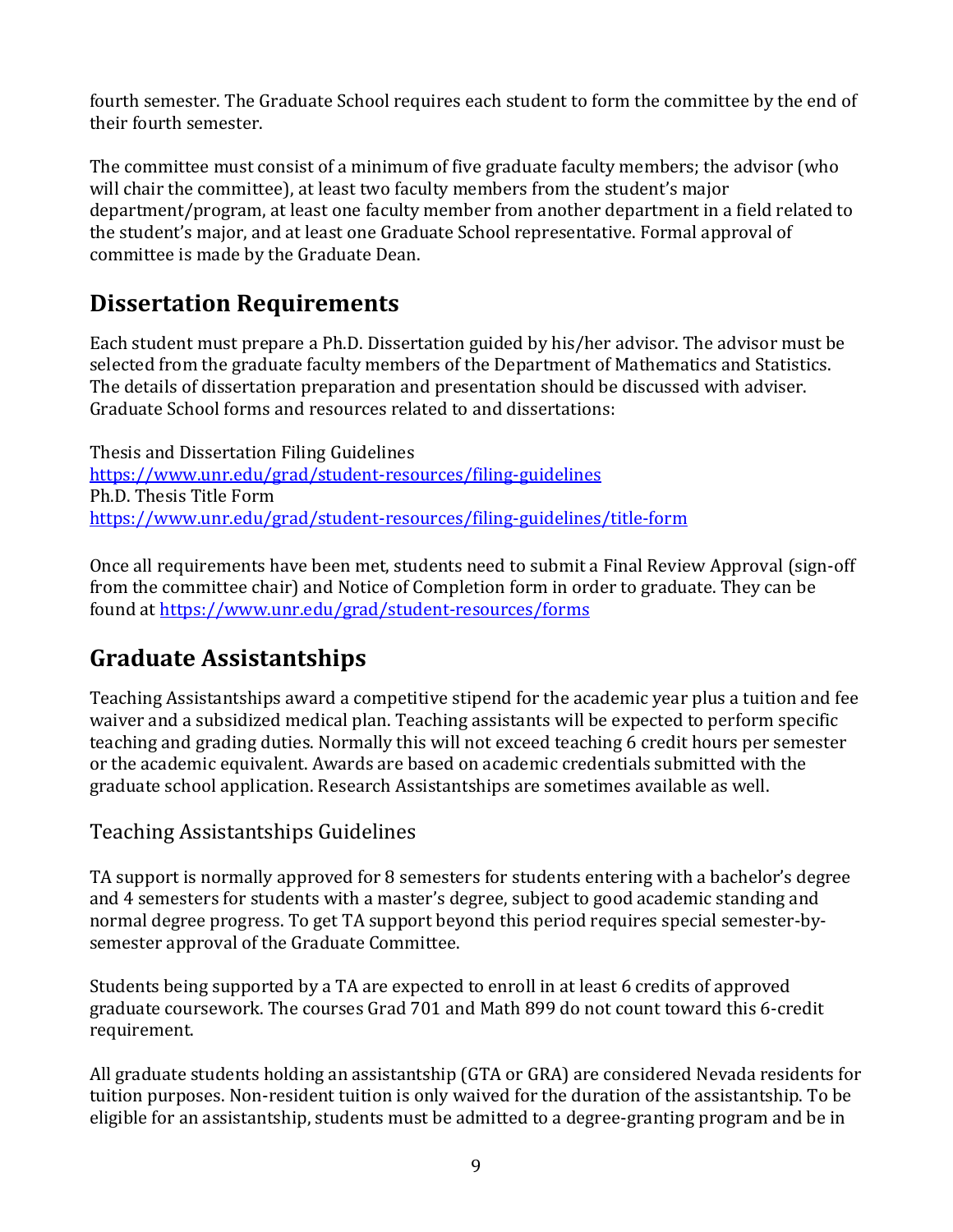good academic standing. The student must have an overall GPA of at least 3.0 and must be continuously enrolled in at least 6 graduate level credits (600-700) throughout the duration of the assistantship.

State-funded assistantships (GTA/GRA) may be held for a maximum of three (3) years for master's degree students and five (5) years for doctoral degree students.

Useful Web Pages

General information: <http://www.unr.edu/grad/funding/graduate-assistantships> Graduate Assistantship handbook: <https://www.unr.edu/grad/admissions/funding/assistantships/graduate-assistant-handbook>

# **Health Insurance**

All domestic degree seeking graduate students, who are enrolled in six or more credits (regardless of the course level) in a semester, will be automatically enrolled and billed for the University sponsored health insurance for each term they are eligible (fall & spring/summer). If a student has other comparable coverage and would like to waive out of the student health insurance, it is the student's responsibility to complete the University online waiver form prior to the deadline. If approved, a health insurance waiver is good for the current academic year only. A new waiver must be submitted each academic year. All international graduate students must have student health insurance, and the cost is added to the student account. An international graduate student can ask about insurance at the Office of International Students and Scholars. See<http://www.unr.edu/grad/health-insurance>

# **Leave of Absence**

### Continuous Enrollment

To maintain good standing all graduate students are required to enroll in a minimum of three (3) graduate credits each fall and spring semester until they graduate. International students may be required to enroll in nine graduate credits each fall and spring semester depending on the requirements of their visa. All students holding assistantships (whether teaching or research assistantships) are required to enroll in a minimum of six (6) graduate credits each semester they hold the assistantship.

### Leave of Absence

Students in good standing may request a leave of absence by completing a leave of absence form available on the Graduate School website<https://www.unr.edu/grad/student-resources/forms>

During this time, they are not required to maintain continuous registration. Usually, a leave of absence is approved for one or two semesters. The leave of absence request may be extended by the student filing an additional leave of absence form. Students applying for a leave of absence